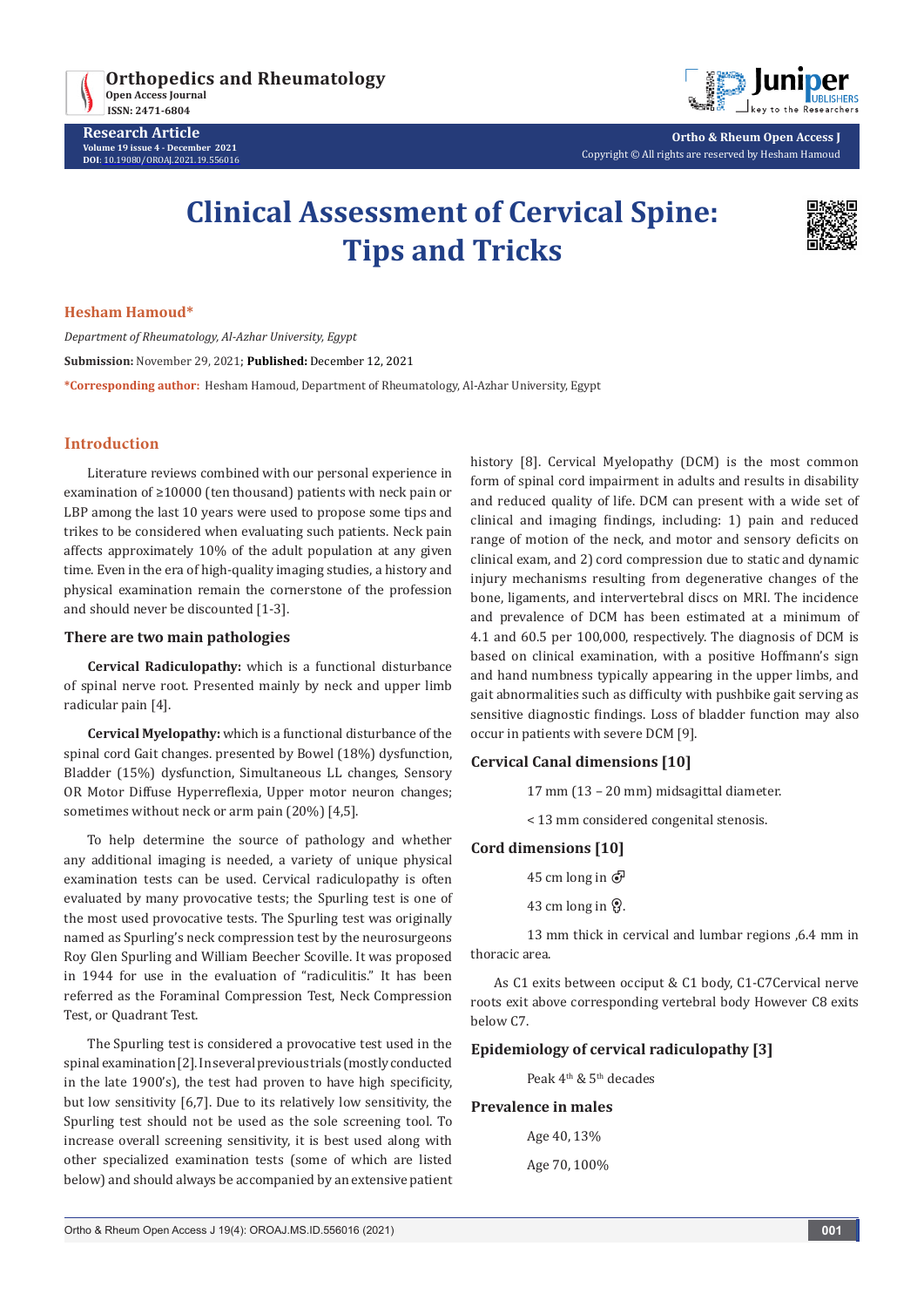# **Prevalence in females**

- $\triangleright$  Age 40, 5%
- $\triangleright$  Age 70, 96%

▶ 30% asymptomatic individuals over 30 years old will have degenerative changes

 70% by age of 70th will have degenerative changes on x-ray

 $\triangleright$  Cervical Spondylotic myelopathy is the most common cause of spastic paraparesis or quadriparesis.

▶ C6 & C7 nerve roots are most affected

# **Clinical Presentation [11]**

# **History of:-**

- $\triangleright$  Radiating arm pain
- $\triangleright$  Sensory loss
- Motor deficits
- $\triangleright$  Reflex changes
- $\triangleright$  Disc herniation after
- **Trauma**
- Repetitive activity
- • Awaken at night

 Dermatomal distribution of severe, agonizing, burning, tooth-ache quality pain.

# **Physical Examination [12]**

- **i.** Sensation,
- **ii.** Palpation,
- **iii.** Range of motion,
- **iv.** Motor strength,
- **v.** 5-Deep tendon reflexes.

# **Some Radiculopathy Provocative Tests [12,13]**

- a. Spurling's Neck Compression test
- b. Arm abduction test
- c. Axial manual traction test
- d. Shoulder depression test
- e. Lhermitte's sign
- f. Jackson's test
- g. Hamoud's Compression tests
- h. Scalene cramp test
- i. Naffziger's test
- j. Vertebral Artery Test

# **Myelopathy Provocative Tests [14-16]**

- i. Hoffman's Reflex
- ii. Hamoud's Tap on the Tip Reflex.
- iii. Inverted Radial Reflex
- iv. Grip & Release Test
- v. Finger Escape Sign.

# **Spurling's Neck Compression test**

#### **Procedure:** Sitting Position

1<sup>st</sup> Phase: compress with head in neutral position

2nd Phase: compress with head extended

 $3<sup>rd</sup>$  Phase: compression with head extended and rotated to the affected side.

+ve sign: Pain radiates to arm toward which head is rotated

Significance: Cervical Nerve Root Compression

# **Arm Abduction Test**

Procedure: Sitting Position

Abduct patients arm then rest hand or forearm on top of the head.

+ve sign: relief of symptoms

Significance: Nerve Root Compression.

# **Axial manual traction test**

Procedure: Sitting Position

Place one hand under the patient's chin and the other around the occiput.

Slowly lift the head, applying traction to the cervical spine.

+ve sign: relief of Pain

Significance: Nerve Roots Compression.

# **Shoulder Depression Test**

Procedure: Sitting Position

Side flex patient's head on unaffected side then apply a downward pressure on the affected side. +ve sign: increase pain

Significance: Nerve Root Compression

#### **Lhermitte's Sign**

Procedure: Sitting Position

Flex the patient's head and one hip simultaneously with the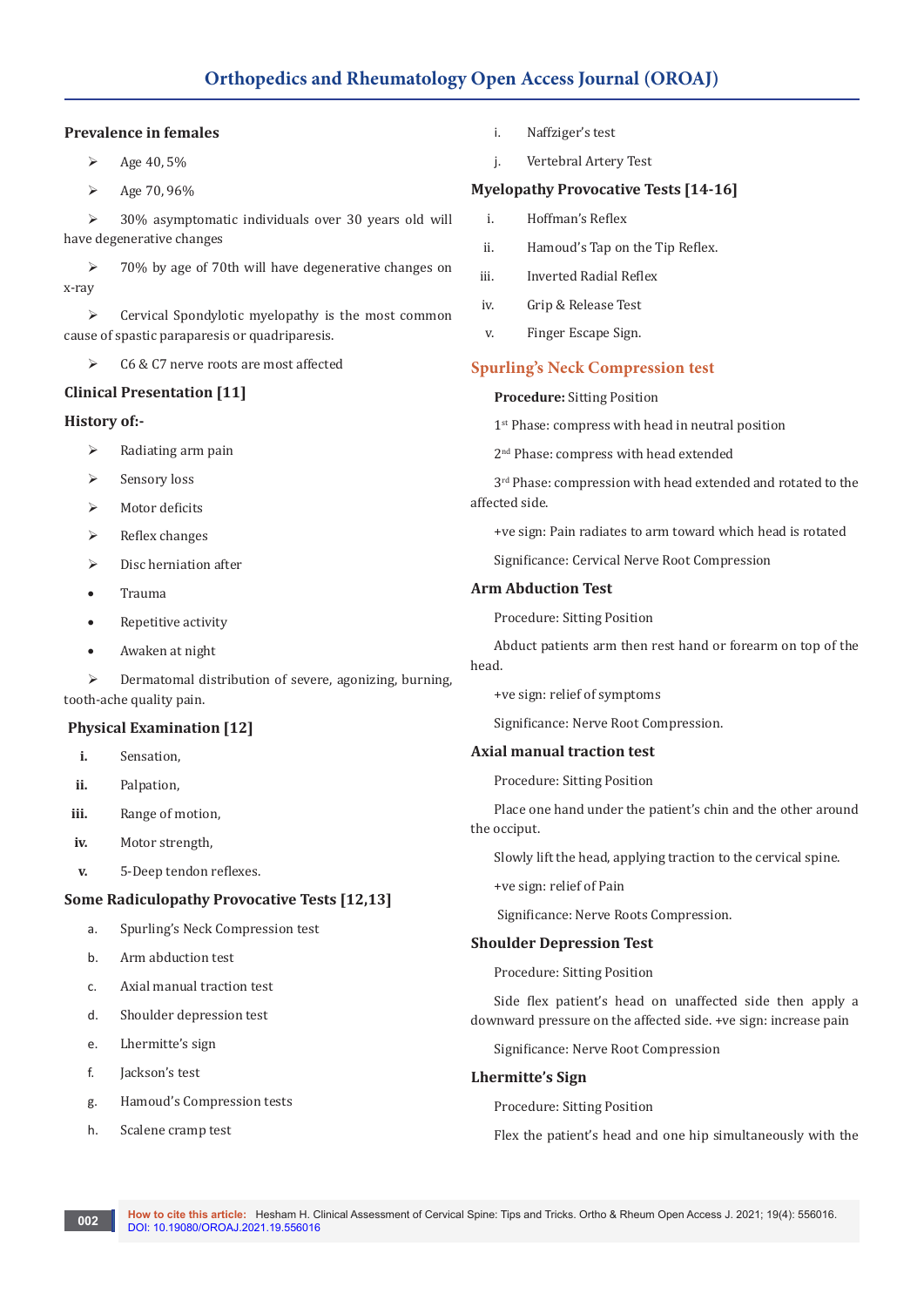#### leg kept straight.

+ve sign: Electric-like sensation radiating down spine and/or extremities

Significance: Dural or Meningeal Irritation

# **Jackson's Test**

Procedure: Sitting Position

Rotates patient's head to the affected side and apply a downward pressure on the head. +ve sign: Pain Radiates into the arm

# Significance: Cervical Nerve Root Compr**ession**

#### **Hamoud's Test [17,18]**

Procedure: Sitting Position

A-Apply a gentile simultaneous compression to the supraclavicular foci of the affected and non-affected side by pulp of the thumb.

+ve sign: pain radiates into the shoulder OR sever tenderness

Significance: Plexopathy / Thoracic Outlet Syndrome

B- Apply a gentile simultaneous rolling one inch below to the lateral epicondyles of the affected side and non-affected side by pulp of the thumb.

+ve sign: Sever tenderness on the affected side.

C- Apply a simultaneous firm stretching to extensor and abductor hallucis longus of the affected and non-affected side.

+ve sign: Sever tenderness on the affected side.

#### **Scalene Cramp Test**

Procedure: Sitting Position

Patient actively rotates the head to the affected side and pulls chin down into the supraclavicular fossa by flexing the cervical spine.

(+ve) sign: increase pain.

Significance: Plexopathy / Thoracic Outlet Syndrome.

#### **Naffziger's Test**

Procedure: Sitting Position

Compress patient's jugular veins for 30 seconds then ask the patient to cough.

(+ve) sign: Pain

Significance: Nerve Root problem or Space Occupying Lesion.

#### **Vertebral Artery Test**

Procedure: Supine Position

Move patient's head out then neck extension and side flexion.

Rotate patient's head to the affected side and hold for 30 seconds.

(+ve) sign: Dizziness / Nystagmus

Significance: Compression of Vertebral Arteries.

#### **Hoffman's Reflex [17,18]**

Procedure: Sitting Position

Suddenly extend middle finger distal interphalangeal joint.

(+ve) sign: Reflex flexion of the other fingers.

Significance: indicative spinal cord impingement.

#### **Hamoud's Reflex**

Procedure: Sitting Position

Suddenly tap on the tip of middle finger.

(+ve) sign: Reflex flexion of the other fingers.

Significance: indicative spinal cord impingement.

#### **Inverted Radial Reflex**

Procedure: Sitting Position

Tapping of distal brachioradialis tendon.

(+ve) sign: Spastic contraction of Finger Flexors.

Significance: indicative spinal cord impingement.

#### 14**- Grip & Release Test**

Procedure: Sitting Position

Form fist and extend fingers rapidly Repeat 20x /10 seconds.

(+ve) sign: This not only becomes slower but, in advanced cases, exaggerated wrist extension occurs with finger flexion and exaggerated wrist flexion occurs with attempted finger extension. Significance: indicative spinal cord impingement.

#### **Finger Escape Sign**

Procedure: Sitting Position

Hold fingers adducted and extended.

(+ve) sign: Small & ring fingers fall into flexion abduction, within 30 seconds.

Significance: Indicative spinal cord impingement.

#### **Conclusion**

In most patients with cervical radiculopathy, Spurling's Neck Compression, Arm Abduction, Axial Manual Traction, and Hamoud's tests provokes pain, thus offering an easy, rapid, applicable and reliable clinical test for diagnosing such condition. Considering its sensitivity and predictive values, it may be the "fundamental tests" for the clinical assessment this condition in daily practice.